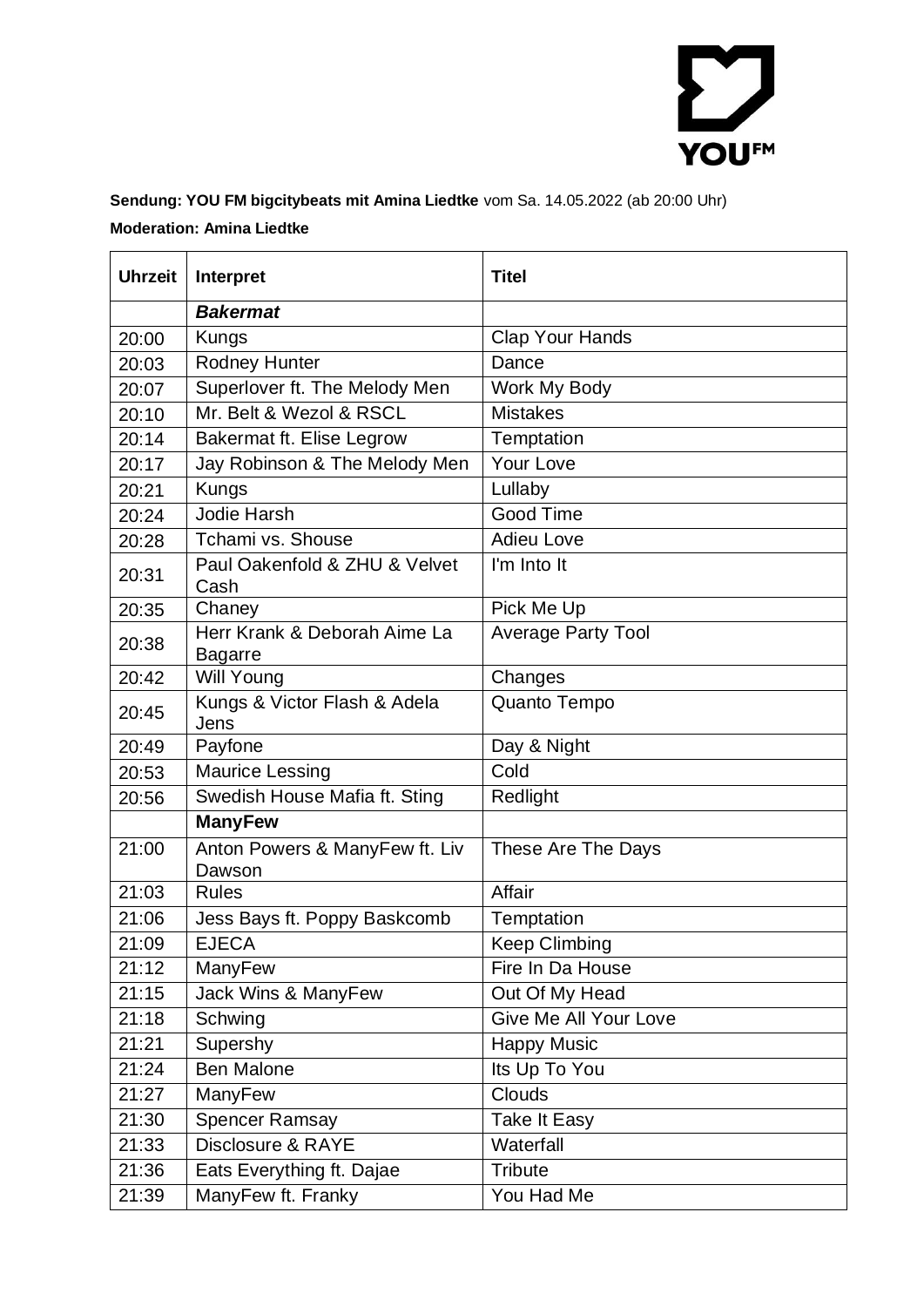## YOUFM

| 21:42 | Jamie XX                                       | Let's Do It Again               |
|-------|------------------------------------------------|---------------------------------|
| 21:45 | BrEaCh ft. Andreya Triana                      | <b>Everything You Never Had</b> |
| 21:48 | Mark Knight & James Hurr & Cari<br>Golden      | You Are A God                   |
| 21:51 | Oomloud                                        | It's Tricky                     |
| 21:54 | Low Steppa                                     |                                 |
| 21:57 | <b>Reblok &amp; Dillon Nathaniel</b>           | Elevate                         |
|       | <b>Blasterjaxx</b>                             |                                 |
| 22:00 | Qlank                                          | The 5th                         |
| 22:03 | Bolier & NBLM ft. Mvrt                         | Boots 'N' Cats                  |
| 22:06 | Sevenn                                         | Champagne & Pizza               |
| 22:10 | Hardwell                                       | <b>BLACK MAGIC</b>              |
| 22:13 | Henry Fong                                     | Morena                          |
| 22:16 | <b>Promise Land</b>                            | <b>Trumps</b>                   |
| 22:20 | <b>HEADER</b>                                  | Piece Of Me                     |
| 22:23 | Sem Vox                                        | Take You Anywhere               |
| 22:26 | Juanjo Martin                                  | It's Dark                       |
| 22:30 | <b>Cuebrick &amp; Melody Mane</b>              | <b>Take Me Away</b>             |
| 22:33 | 2elements                                      | <b>Club Bizarre</b>             |
| 22:36 | Firebeatz & Jay Hardway                        | No Good                         |
| 22:40 | <b>Markhese</b>                                | For You                         |
| 22:43 | <b>HÄWK &amp; XVW</b>                          | Tequila                         |
| 22:46 | <b>Justin Bieber</b>                           | <b>Boyfriend</b>                |
| 22:50 | Blasterjaxx & LNY TNZ ft. Jones<br>Suave & Jex | <b>Brutal</b>                   |
| 22:53 | Ben Nicky X Dr Phunk X Techni-<br>kore         | <b>Ghost Town</b>               |
| 22:56 | Öwnboss & Sevek                                | Move Your Body                  |
|       | <b>David Guetta</b>                            |                                 |
| 23:00 | Megan Thee Stallion & Dua Lipa                 | <b>Sweetest Pie</b>             |
| 23:04 | Forbid                                         | Enchantress                     |
| 23:09 | <b>Dillon Marinez</b>                          | Wormhole                        |
| 23:13 | Johan                                          | S-The Chant                     |
| 23:18 | Kali                                           | MMM MMM                         |
| 23:23 | Nicky Romero                                   | Pressure                        |
| 23:27 | Subjaax                                        | 3450                            |
| 23:32 | Reblok & Sotano                                | <b>Got The Fire</b>             |
| 23:36 | <b>AVIRA feat. Dan Soleil</b>                  | Surrender                       |
| 23:41 | <b>James Hurr</b>                              | Di Da Di                        |
| 23:46 | <b>Ant Brooks</b>                              | Too Late Tho                    |
| 23:50 | Solardo x E11EVN                               | So Good So Far                  |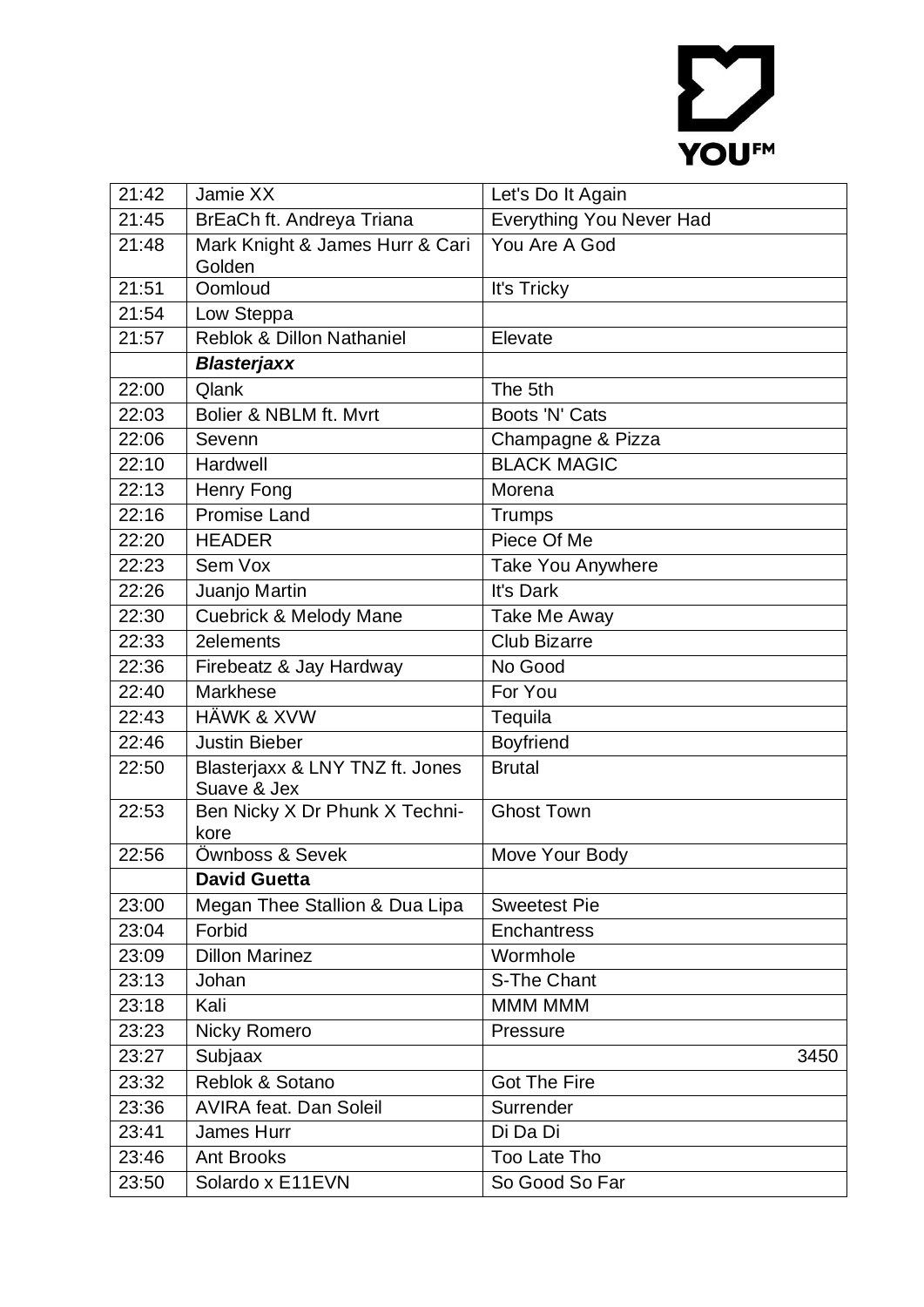## YOUFM

| 23:55          | Format                                                         | <b>Solid Sessions</b>         |
|----------------|----------------------------------------------------------------|-------------------------------|
|                | <b>Florian Picasso</b>                                         |                               |
| 00:00          | Julien Jabre                                                   | <b>Swimming Places</b>        |
| 00:03          | Rebuke                                                         | <b>Dial Tone</b>              |
| 00:07          | <b>Florian Picasso</b>                                         | <b>Like This</b>              |
| 00:11          | Chris Lake, Solardo                                            | Free Your Body                |
| 00:15          | Kolombo                                                        | All Flow                      |
| 00:18          | <b>Boys Noize</b>                                              | <b>Mvinline</b>               |
| 00:22          | <b>Frederick &amp; Kusse</b>                                   | <b>Gimme That Funk</b>        |
| 00:26          | John Summit                                                    | Forgotten One                 |
| 00:30          | Genix, Grum                                                    | The Light                     |
| 00:33          | <b>Moon Boots</b>                                              | <b>Tied Up</b>                |
| 00:37          | <b>Patrick Topping</b>                                         | Forget RECUT                  |
| 00:41          | <b>Florian Picasso</b>                                         | ID                            |
| 00:45          | Carlo Lio                                                      | <b>Trapped</b>                |
| 00:48          | Dosem                                                          | Externalizer                  |
|                | Raumakustik, Andrew Meller                                     |                               |
| 00:52          | <b>Dubfire</b>                                                 | Roadkill                      |
|                | <b>Fedde Le Grande</b>                                         |                               |
| 01:00          | Oliver Heldens ft. Nile Rodgers &<br><b>House Gospel Choir</b> | I Was Made For Lovin' You     |
| 01:02          | Fedde Le Grand & American Au-                                  | One Way Up                    |
|                | thors                                                          |                               |
| 01:05          | Nitti Gritti & Hadar Adora                                     | <b>Sex Drive</b>              |
| 01:07          | Bougenvilla & East Dawn                                        | <b>Around You</b>             |
| 01:10          | Maximono                                                       | Luv Me                        |
| 01:13          | <b>Justin Bieber</b>                                           | <b>Boyfriend</b><br>Maiken    |
| 01:15<br>01:18 | Stefano Kosa<br>Darklight Teaser Of The Week:                  |                               |
| 01:20          | Exeat                                                          | What I Want                   |
| 01:23          | Benson & Tommy Trash                                           | <b>Spilt Milk</b>             |
| 01:26          | Jay Dunham                                                     | Pronto                        |
| 01:28          | Henry Fong                                                     | Morena                        |
| 01:31          | Tim Deluxe ft. Sam Obernik                                     | It Just Won't Do              |
| 01:34          | Thomas Newson ft. David Ras-                                   | Morning Sun                   |
|                | mussen                                                         |                               |
| 01:36          | Dave Summit                                                    | Pullin Up                     |
| 01:39          | CID & Westend                                                  | Let Me Take You               |
| 01:41          | Fedde Le Grand                                                 | Put Your Hands Up For Detroit |
| 01:44          | Godlands & Tisoki                                              | <b>Tell Me</b>                |
| 01:47          | Qlank                                                          | The 5th                       |
| 01:49          | Merk & Kremont X Tom & Jame                                    | <b>Big Trouble</b>            |